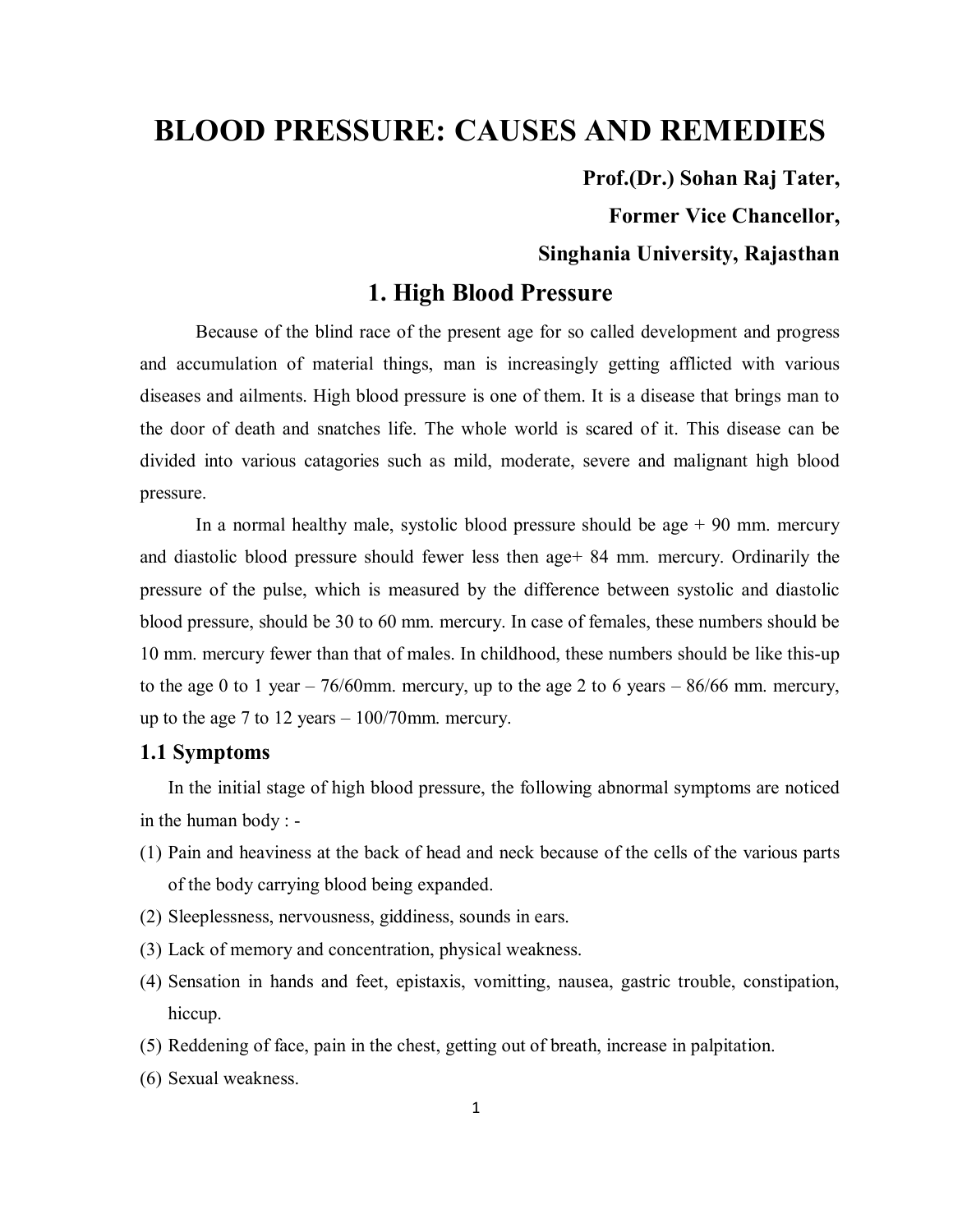# **1.2 Causes**

- **(1)** High blood pressure is not restricted to a particular age group. Even then the period after 40 or 45 years of age runs the risk of incurring this disease when the arteries or veins get narrow or there is an abnormal blockage in them with the result that the heart has to work harder to circulate blood. This causes pressure on the cells carrying blood.
- **(2)** Ordinarily females do not run a high risk of the problems caused by high blood pressure but in certain conditions they have to face problems -
	- **(i)** Sometimes they contact spasm, an epilepsy like disease known as eclempsia before or after delivery.
	- **(ii)** Because of some complication during pregnancy.
	- **(iii)**On menopause at the age of 50 or so.
- **(3)** In some people, this disease is hereditary. If the parents do not have it, there is less likelihood of the off – spring having it.
- **(4)** Because of lack of folic acid, vitamin B 6 and vitamin B -12, which play an important role in the metabolism of homosystine, the level of homosystine gets higher than normal. It causes high blood pressure.
- **(5)** Because of the imbalance in the harmones secreted by endocrine glands like pituitary gland, thyroid,parathyroid and adrenal gland.
- **(6)** Cholesterol plays an important role in keeping capillaries healthy and strong. Cholesterol begins to accumulate when these capallaries get rough and their walls get thick and narrow, causing hindrance in blood circulation, resulting in high blood pressure.
- **(7)** Nutritious elements like vitamin A,C,E, betakerotene and acids and necessary fats are destroyed because of prolonged and regular smoking.
- **(8)** With the metabolism of alcohol, certain toxins are produced which harm the cells and tissues of our body. Alcohal decreases the quantity of glucose in blood and also thymin.
- **(9)** The quantity of homosystine, cholesterol etc. gets more than normal by the use of saturated vegetables, fats, junk and fast food, fried and excessively spiced food.
- **(10)**Leading an idle and inactive life.
- **(11)**Obesity, diabetes, rheumatism.
- **(12)**Mental inequilibrium too is responsible for high blood pressure.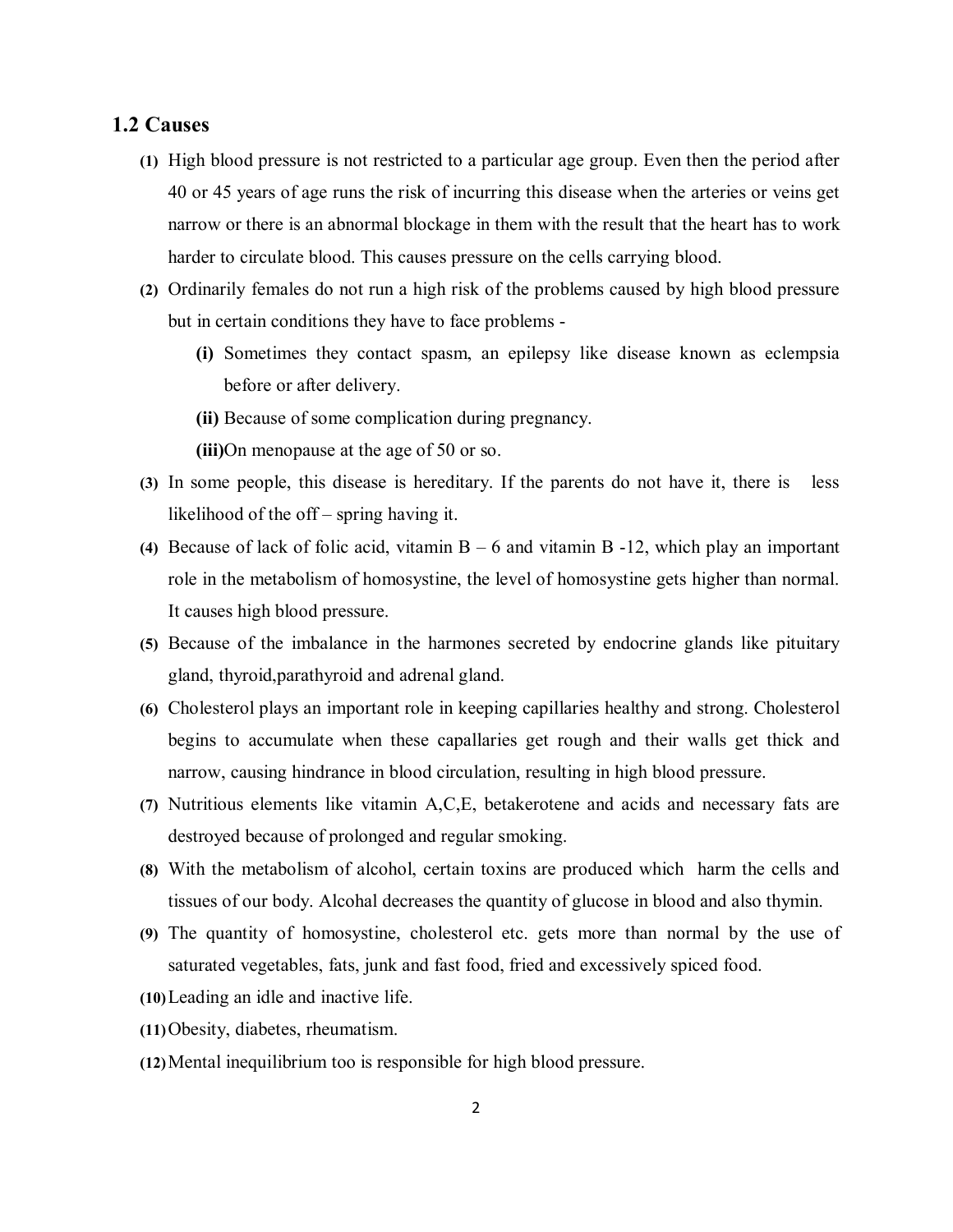#### **1.3 Remedies**

High blood pressure can be cured without medicines by nature cure and Yoga therapy.

#### **(i) Balanced Diet**

A balanced diet is that contains calories, mineral, salts, protein, Carbo – hydrates and fats in appropriate proportion and quantity and some extra quantity too so that it (the extra quantity) may make up the deficiency of food in case it (the food) is not available in proper quantity. The patients of high blood pressure should reduce the quantity of sodium chloride. If it is taken in greater quantity, sodium is expelled from the body in greater quantity and consequently heart and kidneys are affected. The result is that heart beats and their rhythm are disturbed and cause high blood pressure.

# **(ii)Water Therapy**

- **(a)**In the beginning cold waist bath should be given after giving anema with neem water.
- **(b)**Gentle massage from the upper part of the body to the lower part should be given after every half an hour in the morning and in the evening. After that, body should be rubbed with a towel wetted with cold water.
- **(c)** The patient should be given a glass of water in which lemon juice and honey are mixed in proper quantity. After that he should be given hot/cold bath and made to rest.
- **(d)**In the evening, backbone should be massaged gently. Then it (the backbone) should be given local vapour and after that cold backbone bath should be given.

# **(iii) Soil (Earth) Therapy**

- **(a) S**tripe of soil should be put on the patient's head.
- **(b)** If the patient suffers from constipation, soil pack should be applied on the belly.

# **(iv) Yogic Cure**

By practising Yoga, high blood pressure remains under control. Besides, foreign elements are expelled from the body and resistance power is increased with the result that the patient gets capable of facing any disease. A patient of high blood pressure should particularly practice pranayam and postures of Yoga such as Sidhasan, Padmasan,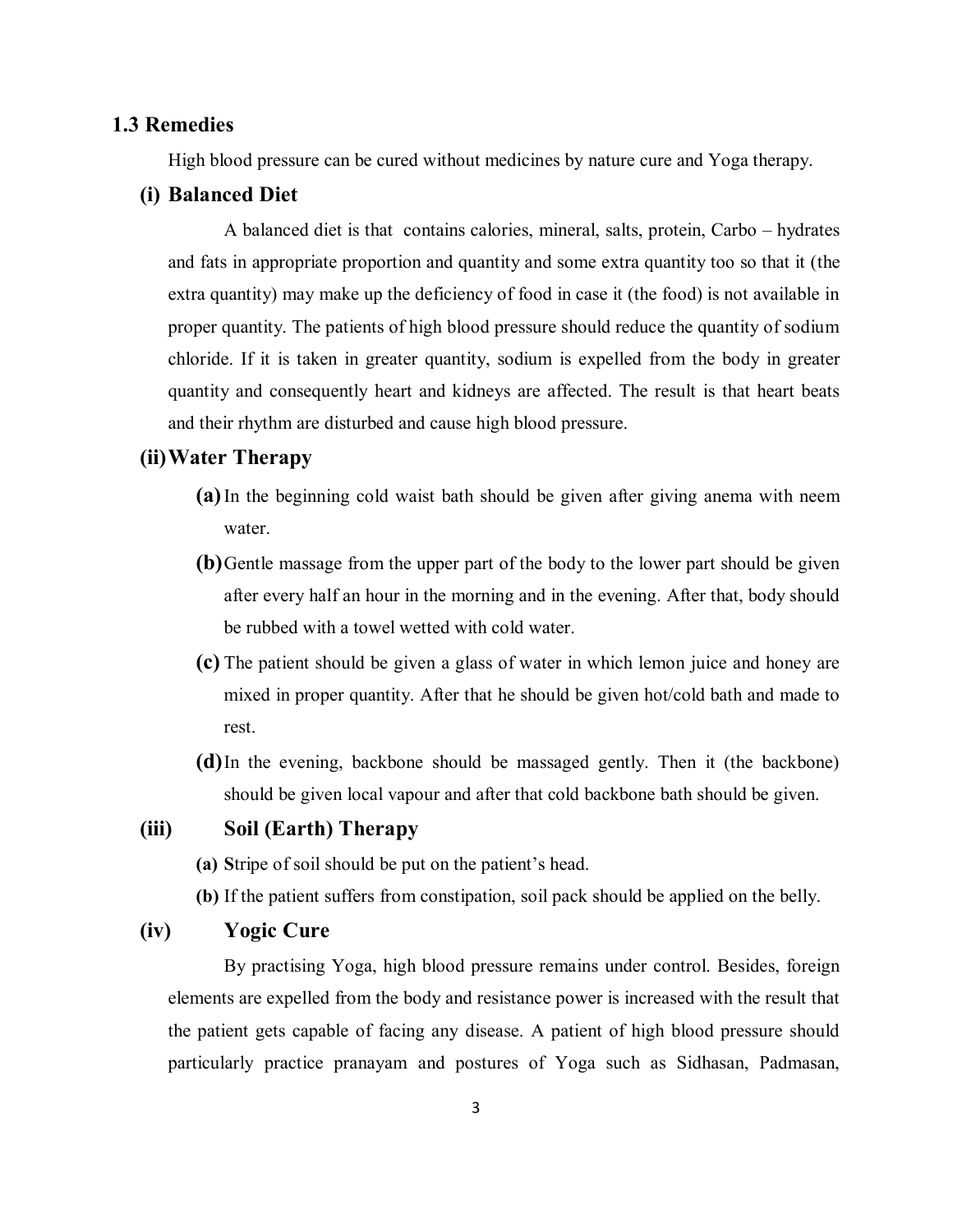Vajrasan, Singhasan, Ardhmatsyendrasan, Makrasan, Shalbhasan, Katichakrasan, Urdhvahastotasan, Savasan and Yog-nindra.

# **(v)Breathing Exercises (Pranayam)**

Pranayam is the controlling, regulation and discipline of the life force when one gets stable in yogic postures. The patient of high blood pressure should take care to practise mainly the following pranayam only with the complement and purgative and not with kumbhak.

1.Ujjaye 2. Shitli 3. Bramari.

# **1.4 Things to be Avoided**

- (1) Shirsasan, sarvangasan or any other posture in which head is downwards and feet are upwards should not be practiced.
- (2) while observing pranayam, kumbhak must never be practised.

# **2. Low Blood Pressure**

Low blood pressure is the result of our unrestrained and uncontrolled life style. When the pressure of blood low, systolic blood pressure comes to less than 100 mm. nearly 60 hundred billion cells of our body get life force and nutrition solely because of blood pressure. Hence to be healthy and happy it is necessary that our blood pressure remains normal. Blood circulates very slowly when the pressure is low. Brain and the other parts of the body do not get proper nuitrition. The quantity of blood too is reduced. There are many reasons of low blood pressure : -

#### **(a) Essential hypotension**

The cause of essential hypotension is not yet clear. But it has been observed that people coming under this category get out of breath, their breathing, heart beat and pulse go fast, they suffer from exhaustion, headache, giddiness, weakness of the digestive system, weakness of nervous and lack of memory etc. All these symtoms sometimes get very serious and severe.

#### **(b) Secondary hypotension**

Secondary hypotension is caused when there is some disturbance in the systems which are responsible for keeping blood pressure normal or when there is some infection.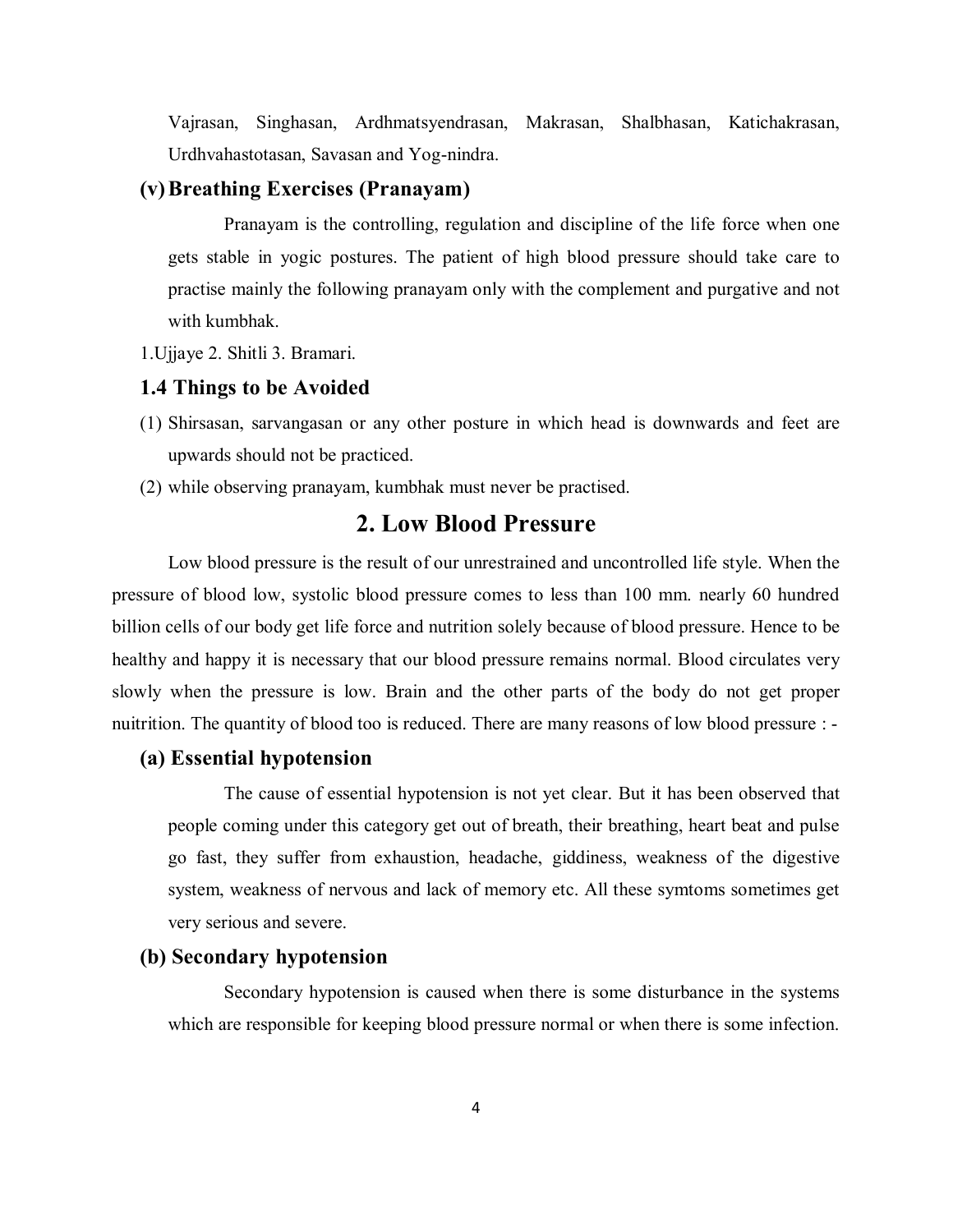It is also caused because of high fever, infection in the Genes. Something wrong with the adrenal, thyroid and pituitary glands, injury, and damage in the muscles of heart.

## **2.1 Causes**

Low blood pressure is also caused because of weakness,ill – health, fasting, food and water not taken in proper quantity, mental exertion, influenza, ailments of the left part of heart after an attack of fever, mental shock, mal – functioning of suprarinal gland and bleeding.

#### **2.2 Symptoms**

When the pressure of blood gets low, the patient feels weakness and giddiness and exhaustion. He is reluctant to work hard and feels like fainting when he gets up. The pulse rate changes quickly. It easily gets lost and is quickened on standing and gets slow on sitting. The patient may have pain in heart, shoulders, left hand and the front and backside of head. He gets out of breath, has difficulty in breathing and feels shortage off oxygen. Hair fall, lines on the skin, excessive sweating, skin diseases and slow pulse rate are some more symptoms of low blood pressure. The patient's body gets cold and also turns blue.

# **2.3 Remedies**

# **(i) Soil Therapy**

Stripe of soil applied on the head, backbone and belly is very beneficial in case of low blood pressure.

# **(ii)Water Therapy**

The patient feels great relief when local vapour is applied on his belly and waist and is given cold waist bath and is massaged with water. In some patients, giving backbone bath in accordance with the causes of the disease has proved very beneficial. Apart from these cures, hot and cold pelvis fomentation is also very useful. Various techniques of water therapy directly affect the nervous of skin, nervous and blood circulation and the general nervous processes. The paraganyta of the skin increases by hot water and vapour therapy. The gases soluble in water, and the ions of elements like magnesium and potassium etc. are absorbed by the body in short quantites. They remove the rigidity and narrowness of nervous and capillaries. The process of circulation gets well organized with the result that perier kevascular and cardium output are brought under control and low or high blood pressure are brought to normalcy.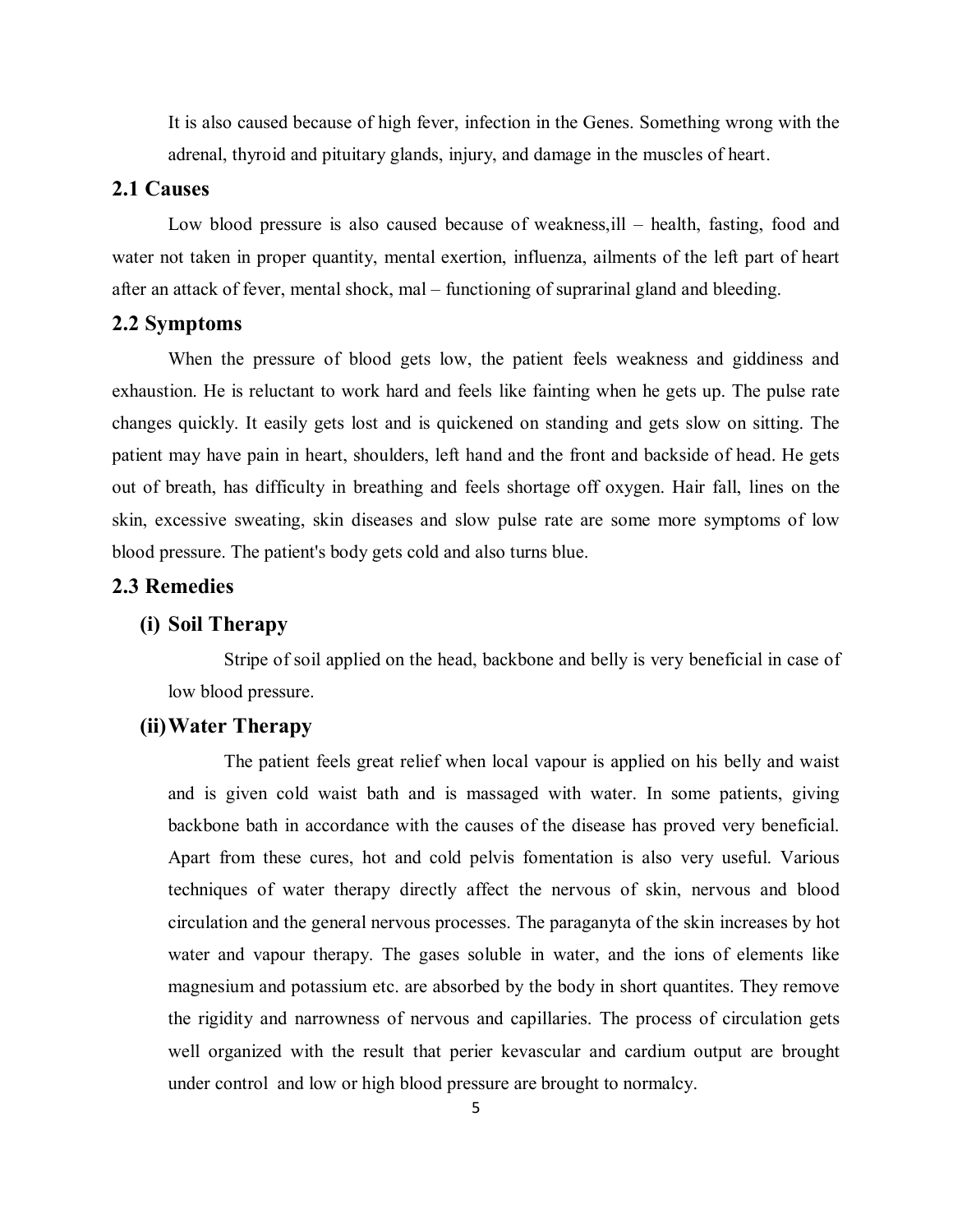# **(iii) Sun-Ray Therapy**

Sun- bath taken in the morning strengthens capillaries and promotes blood circulation towards the skin. This bath provides ample nutrition to heart and brain by increasing blood circulation and taking it to these two vital organs of the body. The yellow water and the blue water which have absorbed sun- rays are highly effective and beneficial in bringing blood pressure to the normal level.

# **(iv) Diet Therapy**

The patient should be given nutritious food that is easily digestible. He should be relaxed and stress – free. Fast and junk food should be avoided and fresh, pure and health–giving food should be adopted. The patient should be inclined towards this type of food not only physically but also mentally.

# **(v) Yoga Therapy**

Yoga has the great power of transforming life. By its right- practice, man proceeds towards the real path of health. His inner health and spirit are aroused. Regular practice of Yoga cures not only low blood pressure but many other ailments also.

# **(vi)Body Postures (Asanas)**

Various body postures as siddhasan, paschimotanasan, Shashanrasan, Sarvahgasan, Karnapidasan, and Savasan etc. help a lot in curing low blood pressure. Bowing to the sun (suryanamaskar) and practising exercises which strengthen digestive capacity are also helpful. But all these postures should be practised under proper guidance and taking into consideration the capacity of the patient.

# **(vii) Breathing Exercises (Pranayam)**

A patient of low blood pressure must follow a healthy life- style. He must develop rightthinking and adopt positive attitude. He must also try to lead a stress – free life and adopt and develop right habits.

# **3. Conclusion**

A large number of Indian people suffer from High and Low Blood Pressure. If one adopts and develops right – thinking, positive and optimistic attitude and practises body postures and breathing exercises, one can be cured of and relieved from High and Low Blood Pressure.